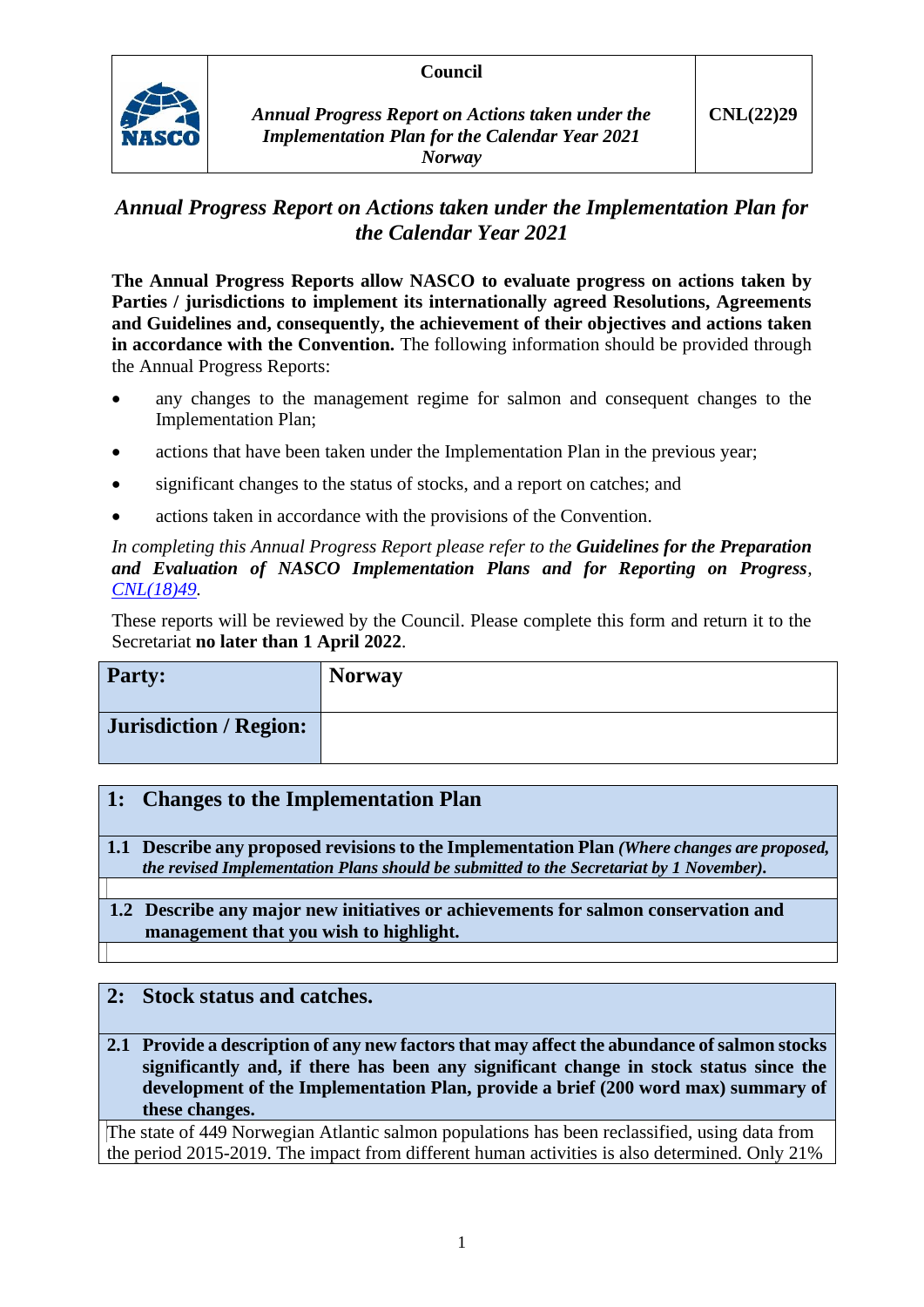

 $0.6$ 

**Development** 

 $0.4$ 

 $0.2$ 

Figure 1. Ranking of 16 impact factors considered in 2021, according to their effects on wild Atlantic salmon populations and the likelihood of a further negative development. The knowledge of each impact factor and the uncertainty of further development is indicated by the colour of the markers. Green squares=Extensive knowledge and small uncertainty, yellow circles=moderate knowledge and moderate uncertainty, and red triangles=poor knowledge and high uncertainty (SACAS).

 $0.8$ 

 $1.0$ 

Invasive pink salmon is a new threat, and there is need for national and international measures to reduce the risk of negative impacts on native salmonids. The occurrence of invasive pink salmon in Norwegian rivers increased significantly in 2017, 2019 and 2021 compared to earlier years.

| In two wegian rivers increased significantly in 2017, 2019 and 2021 compared to earlier years. |                                                                                              |           |         |       |
|------------------------------------------------------------------------------------------------|----------------------------------------------------------------------------------------------|-----------|---------|-------|
|                                                                                                | 2.2 Provide the following information on catches: (nominal catch equals reported quantity of |           |         |       |
| salmon caught and retained in tonnes 'round fresh weight' (i.e. weight of whole, ungutted,     |                                                                                              |           |         |       |
| unfrozen fish) or 'round fresh weight equivalent').                                            |                                                                                              |           |         |       |
| (a) provisional nominal                                                                        | In-river                                                                                     | Estuarine | Coastal | Total |
| catch (which may be                                                                            | 197                                                                                          |           | 98      | 295   |
| subject to revision) for                                                                       |                                                                                              |           |         |       |
| $2021$ (tonnes)                                                                                |                                                                                              |           |         |       |
| (b) confirmed nominal                                                                          | 312                                                                                          |           | 215     | 527   |
| catch of salmon for                                                                            |                                                                                              |           |         |       |
| $2020$ (tonnes)                                                                                |                                                                                              |           |         |       |
| (c) estimated                                                                                  | 32                                                                                           |           | 94      | 126   |
| unreported catch for                                                                           |                                                                                              |           |         |       |
| $2021$ (tonnes)                                                                                |                                                                                              |           |         |       |

of the populations were in a good or very good state, 37 % in a moderate state, and 38 in a poor or very poor state. Escaped farmed salmon, salmon lice and infections related to salmon farming are the greatest anthropogenic threats to Norwegian wild salmon. The present mitigation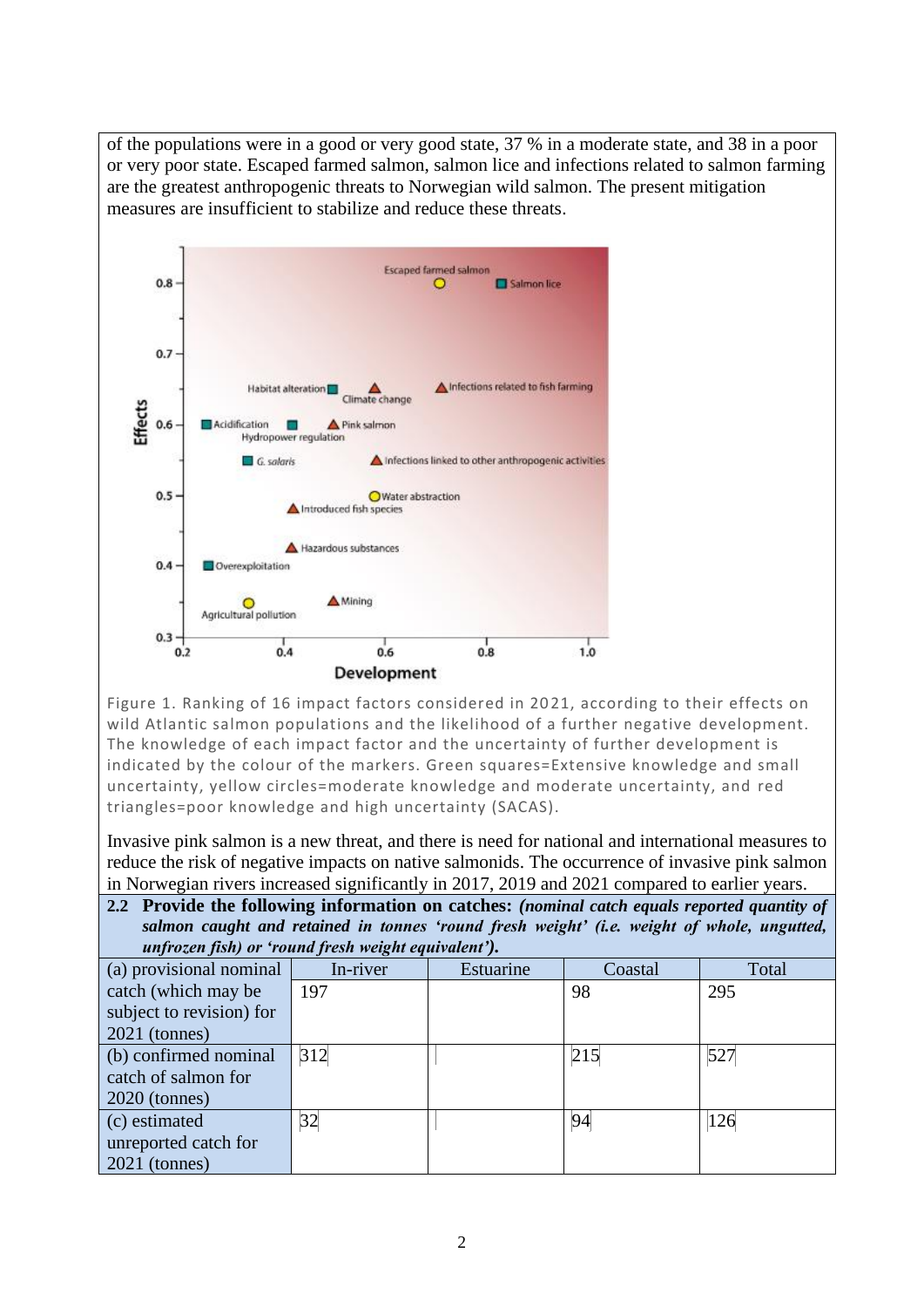| (d) number and            | $21356, 27\%$ |
|---------------------------|---------------|
| percentage of salmon      |               |
| caught and released in    |               |
| recreational fisheries in |               |
| 2021                      |               |

## **3: Implementation Plan Actions.**

#### **3.1 Provide an update on progress on actions relating to the Management of Salmon Fisheries** *(section 2.9 of the Implementation Plan).*

*Note: the reports under 'Progress on action to date' should provide a brief overview of each action. For all actions, provide clear and concise quantitative information to demonstrate progress. In circumstances where quantitative information cannot be provided for a particular action because of its nature, a clear rationale must be given for not providing quantitative information and other information should be provided to enable progress with that action to be evaluated. While referring to additional material (e.g. via links to websites) may assist those seeking more detailed information, this will not be evaluated by the Review Group.*

| <b>Action</b><br>F1: | Description of action<br>(as submitted in the $IP$ ):                                                                                                                                                             | Development, testing and evaluation of an expanded sea<br>survival surveillance program.                                                                                                                                                                                                                                                                      |
|----------------------|-------------------------------------------------------------------------------------------------------------------------------------------------------------------------------------------------------------------|---------------------------------------------------------------------------------------------------------------------------------------------------------------------------------------------------------------------------------------------------------------------------------------------------------------------------------------------------------------|
|                      | <b>Expected outcome</b><br>(as submitted in the IP):                                                                                                                                                              | Increased knowledge about salmon recrutiment, growth and<br>sea survival at a national and regional scale.                                                                                                                                                                                                                                                    |
|                      | Progress on action to<br>date<br>(Provide a brief overview<br>with a quantitative<br>measure, or other justified<br>evaluation, of progress.<br>Other material (e.g.<br>website links) will not be<br>evaluated): | An expansion of salmon sea survival surveillance has<br>been initiated. Several locations have been considered,<br>and in 2021 surveillance was conducted in five rivers<br>along the Norwegian coast. Based on experiences from<br>the surveillance, the suitability of the selected locations<br>and the program will be evaluated in 2022                  |
|                      | Current status of action:                                                                                                                                                                                         | Ongoing                                                                                                                                                                                                                                                                                                                                                       |
|                      | If 'Completed', has the<br>action achieved its<br>objective?                                                                                                                                                      |                                                                                                                                                                                                                                                                                                                                                               |
| <b>Action</b><br>F2: | Description of action<br>(as submitted in the $IP$ ):                                                                                                                                                             | (a) Increased effort to reveal and sanction illegal fisheries.<br>(b) Revision of salmon and inland fisheries act to introduce<br>stricter reactions to violation of legislation.                                                                                                                                                                             |
|                      | <b>Expected outcome</b><br>(as submitted in the $IP$ ):                                                                                                                                                           | Reduction in illegal fisheries                                                                                                                                                                                                                                                                                                                                |
|                      | Progress on action to<br>date<br>(Provide a brief overview<br>with a quantitative<br>measure, or other justified<br>evaluation, of progress.<br>Other material (e.g.<br>website links) will not be<br>evaluated): | (a) In 2020 the Norwegian Nature Inspectorate had an<br>expanded budget in order to increase their efforts to<br>reveal and sanction illegal salmon fisheries. The increase<br>in budget allowance was continued in 2020.<br>(b) The salmon and inland fisheries act has been revised<br>and stricter reactions to violation of legislation are<br>introduced |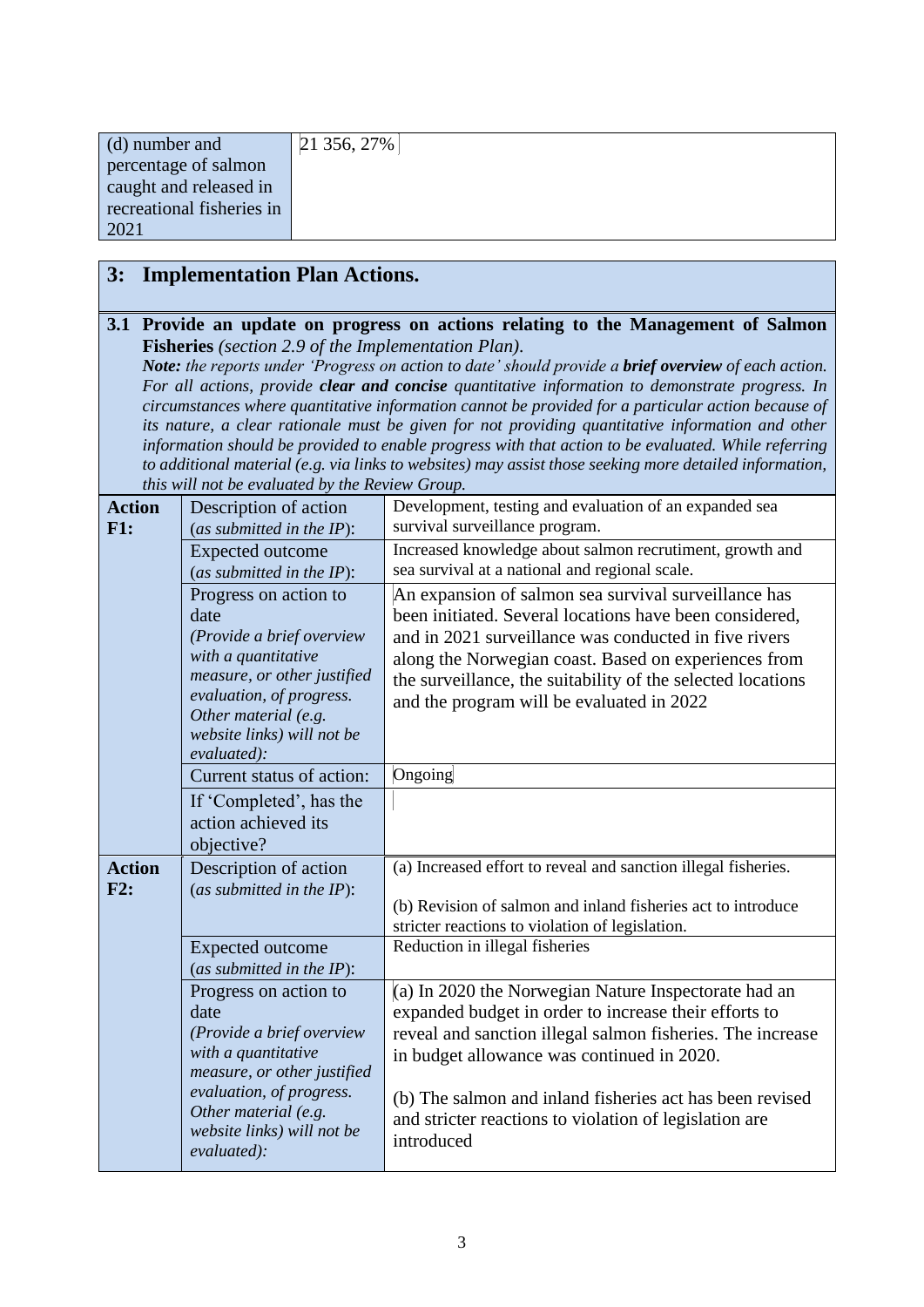|                             | Current status of action:                                                                                                                                                                                         | Completed                                                                                                                                                                                                                                                                                                                                                                                                                                                                                                        |
|-----------------------------|-------------------------------------------------------------------------------------------------------------------------------------------------------------------------------------------------------------------|------------------------------------------------------------------------------------------------------------------------------------------------------------------------------------------------------------------------------------------------------------------------------------------------------------------------------------------------------------------------------------------------------------------------------------------------------------------------------------------------------------------|
|                             | If 'Completed', has the                                                                                                                                                                                           |                                                                                                                                                                                                                                                                                                                                                                                                                                                                                                                  |
|                             | action achieved its                                                                                                                                                                                               |                                                                                                                                                                                                                                                                                                                                                                                                                                                                                                                  |
|                             | objective?                                                                                                                                                                                                        |                                                                                                                                                                                                                                                                                                                                                                                                                                                                                                                  |
| <b>Action</b><br><b>F3:</b> | Description of action<br>(as submitted in the $IP$ ):                                                                                                                                                             | Major revision of regulatory measures in rivers and in mixed-<br>stock fisheries in the sea for the period 2021-2026.                                                                                                                                                                                                                                                                                                                                                                                            |
|                             | <b>Expected outcome</b><br>(as submitted in the $IP$ ):                                                                                                                                                           | -Adjusted fisheries regulations<br>-Reduced overexploitation due to updated regulatory measures.                                                                                                                                                                                                                                                                                                                                                                                                                 |
|                             | Progress on action to<br>date<br>(Provide a brief overview<br>with a quantitative<br>measure, or other justified<br>evaluation, of progress.<br>Other material (e.g.<br>website links) will not be<br>evaluated): | A major revision of regulatory measures was conducted<br>in 2021. As a result of this revision, mixed stock fisheries<br>now are closed in 31 out of 49 regions from 2021. Fishing<br>for salmon is also prohibited in 183 out of 450 rivers with<br>salmon stocks. The remaining have got regulations<br>adapted to current stock status.                                                                                                                                                                       |
|                             | Current status of action:                                                                                                                                                                                         | Completed                                                                                                                                                                                                                                                                                                                                                                                                                                                                                                        |
|                             | If 'Completed', has the<br>action achieved its<br>objective?                                                                                                                                                      |                                                                                                                                                                                                                                                                                                                                                                                                                                                                                                                  |
| <b>Action</b><br>F4:        | Description of action<br>(as submitted in the IP):                                                                                                                                                                | Development of an electronic system to make reporting of<br>catches in the sea by recreational anglers possible.                                                                                                                                                                                                                                                                                                                                                                                                 |
|                             | <b>Expected outcome</b><br>(as submitted in the IP):                                                                                                                                                              | Reduction in unreported catches                                                                                                                                                                                                                                                                                                                                                                                                                                                                                  |
|                             | Progress on action to<br>date<br>(Provide a brief overview<br>with a quantitative<br>measure, or other justified<br>evaluation, of progress.<br>Other material (e.g.<br>website links) will not be<br>evaluated): | Since launching the new system in 2019 reported of<br>catches in the sea by recreational anglers have increased<br>by 200-300% each year. Nevertheless, we estimate that<br>the reported catches make up less than 1% of legal<br>catches in the sea by recreational anglers. A major<br>challenge is therefor to make<br>www.stangfiskesjo.miljodirektoratet.no known to the<br>broader public. The Norwegian Environment Agency<br>continues to work on improving the application from<br>feedback from users. |
|                             | Current status of action:                                                                                                                                                                                         | Ongoing                                                                                                                                                                                                                                                                                                                                                                                                                                                                                                          |
|                             | If 'Completed', has the<br>action achieved its<br>objective?                                                                                                                                                      |                                                                                                                                                                                                                                                                                                                                                                                                                                                                                                                  |
| <b>Action</b><br>F5:        | Description of action<br>(as submitted in the $IP$ ):                                                                                                                                                             | Introduction of second-generation spawning targets. A revised<br>approach for setting spawning targets has been developed<br>(2020). The new approach will be tested in several rivers in<br>2021. Depending on the outcome of the test, revised spawning<br>targets will be implemented for all rivers with salmon stocks<br>from 2022 and onwards.                                                                                                                                                             |
|                             | <b>Expected outcome</b><br>(as submitted in the IP):                                                                                                                                                              | More precise spawning targets and better stock management.                                                                                                                                                                                                                                                                                                                                                                                                                                                       |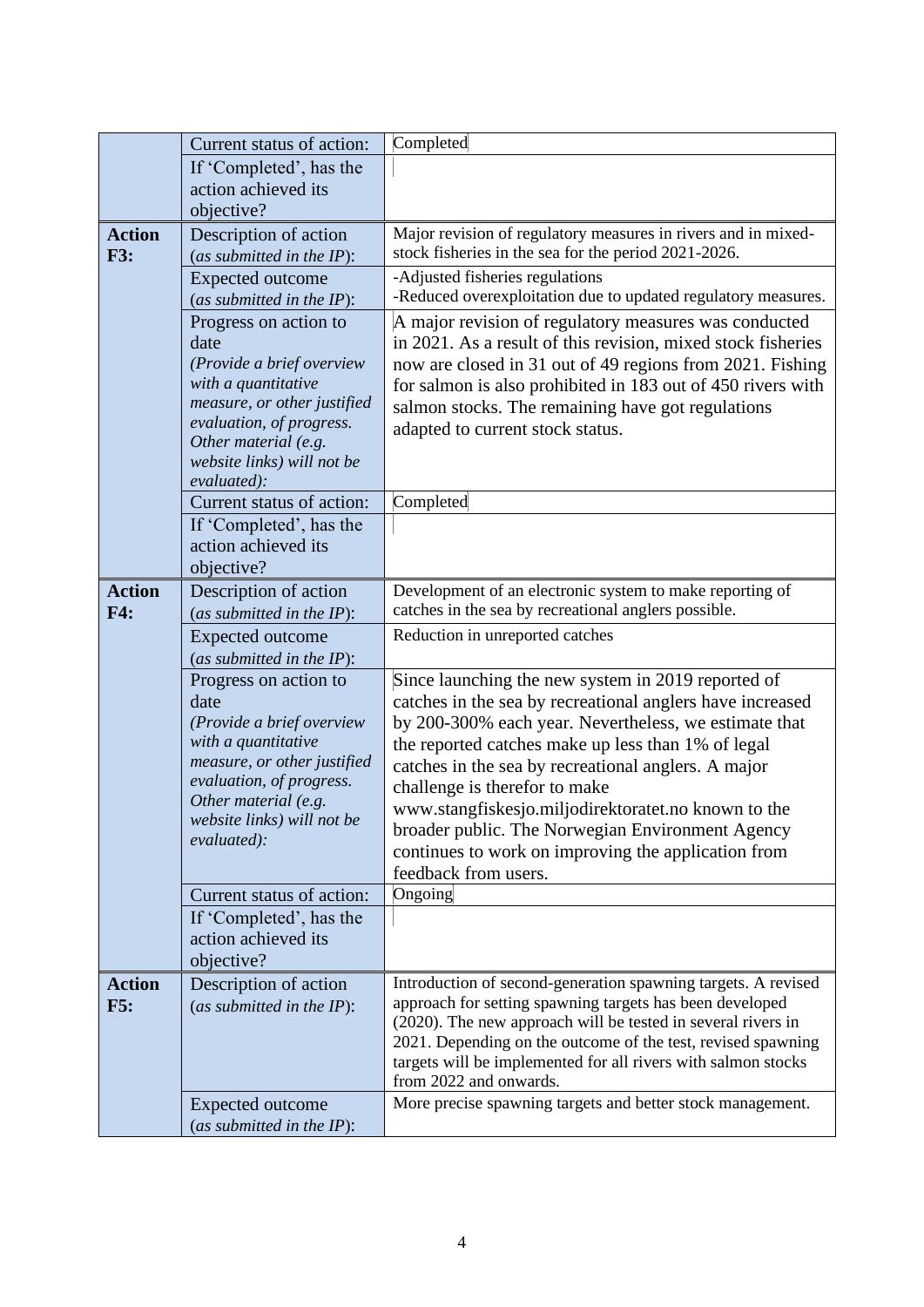| Progress on action to<br>date<br>(Provide a brief overview<br>with a quantitative<br>measure, or other justified<br>evaluation, of progress.<br>Other material (e.g.<br>website links) will not be<br>evaluated): | Spawning target is revised in the regulated Kvina and<br>Bævra rivers, based on new knowledge of wetted area<br>and salmon distribution. A planned workshop aiming to<br>apply the new methodology for calculation of 2nd-<br>generation spawning targets in 50 rivers in Vestland<br>county was postponed due to the Covid19 pandemic. The<br>workshop will be arranged spring 2022. |
|-------------------------------------------------------------------------------------------------------------------------------------------------------------------------------------------------------------------|---------------------------------------------------------------------------------------------------------------------------------------------------------------------------------------------------------------------------------------------------------------------------------------------------------------------------------------------------------------------------------------|
| Current status of action:                                                                                                                                                                                         | Ongoing                                                                                                                                                                                                                                                                                                                                                                               |
| If 'Completed', has the                                                                                                                                                                                           |                                                                                                                                                                                                                                                                                                                                                                                       |
| action achieved its                                                                                                                                                                                               |                                                                                                                                                                                                                                                                                                                                                                                       |
| objective?                                                                                                                                                                                                        |                                                                                                                                                                                                                                                                                                                                                                                       |

#### **3.2 Provide an update on progress on actions relating to Habitat Protection and Restoration** *(section 3.5 of the Implementation Plan).*

*Note: the reports under 'Progress on action to date' should provide a brief overview of each action. For all actions, provide clear and concise quantitative information to demonstrate progress. In circumstances where quantitative information cannot be provided for a particular action because of its nature, a clear rationale must be given for not providing quantitative information and other information should be provided to enable progress with that action to be evaluated. While referring to additional material (e.g. via links to websites) may assist those seeking more detailed information, this will not be evaluated by the Review Group.*

| <b>Action</b> | Description of action        | Long-term liming of 24 acidified salmon rivers.              |
|---------------|------------------------------|--------------------------------------------------------------|
| <b>H1:</b>    | (as submitted in the $IP$ ): |                                                              |
|               | <b>Expected outcome</b>      | Restored salmon stocks and fishing possibilities             |
|               | (as submitted in the IP):    |                                                              |
|               | Progress on action to        | At present, 24 Norwegian salmon rivers are included in       |
|               | date                         | the national program for river liming. In 10 rivers where    |
|               | (Provide a brief overview    | stocks were lost due to acid rain, stocks are re-            |
|               | with a quantitative          | established. Salmon catches in limed rivers have             |
|               | measure, or other justified  | increased from about 10 tons in the 1980s to 40 - 60 tons    |
|               | evaluation, of progress.     | today, and at present this makes up for 10-14 % of total     |
|               | Other material (e.g.         | salmon catches in Norwegian rivers. The funding is           |
|               | website links) will not be   | provided by the Norwegian Government. In 2020, the           |
|               | evaluated):                  | cost was about 50 mill NOK ( $\approx$ 4.6 mill GBP).        |
|               | Current status of action:    | Ongoing                                                      |
|               | If 'Completed', has the      |                                                              |
|               | action achieved its          |                                                              |
|               | objective?                   |                                                              |
| <b>Action</b> | Description of action        | Mitigation measures for improved salmon habitat in regulated |
| H2:           | (as submitted in the IP):    | rivers.                                                      |
|               |                              | Restored fish habitat and increased salmon production in     |
|               | <b>Expected outcome</b>      | regulated rivers.                                            |
|               | (as submitted in the IP):    |                                                              |
|               | Progress on action to        | As a result of the follow-up of environmental terms,         |
|               | date                         | mitigation measures are carried out in about 60 rivers       |
|               | (Provide a brief overview    | with Atlantic salmon and sea trout stocks. The measures      |
|               | with a quantitative          | are at different stages; starting with bottleneck analysis   |
|               | measure, or other justified  | and ending up with specific mitigation measures and          |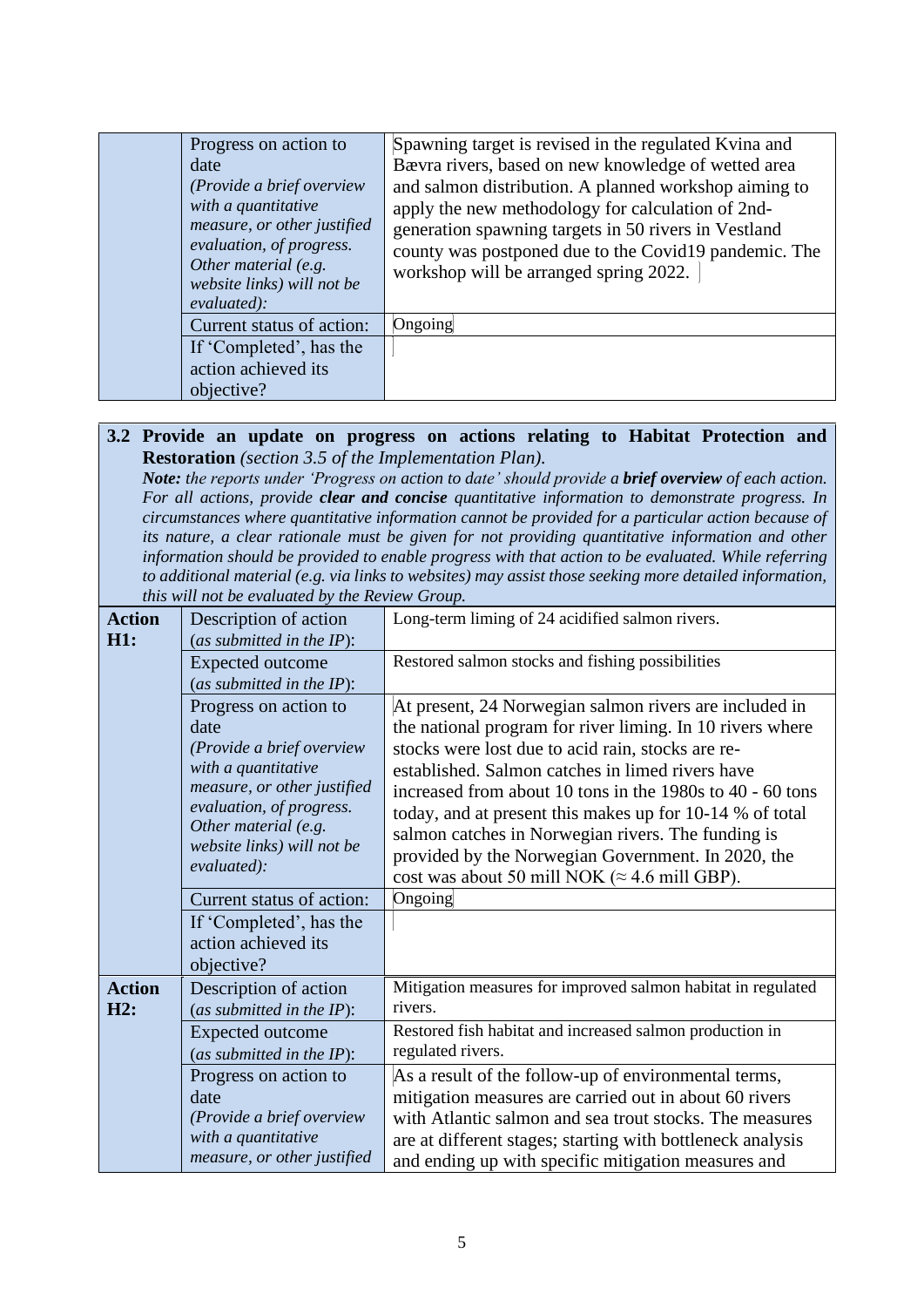|                          | evaluation, of progress.<br>Other material (e.g.<br>website links) will not be<br>evaluated):<br>Current status of action:<br>If 'Completed', has the<br>action achieved its<br>objective?                        | monitoring programs. In many rivers the main goal is to<br>assess if improved natural production habitats can replace<br>fish-stocking programs. Priority is given to the most<br>important salmon rivers influenced by hydropower<br>regulations, where measures can be done in a<br>cost/effective manner. A total of four habitat plans have<br>been developed in 2021.<br>Ongoing                                                                                                                                                                                                                                                                 |
|--------------------------|-------------------------------------------------------------------------------------------------------------------------------------------------------------------------------------------------------------------|-------------------------------------------------------------------------------------------------------------------------------------------------------------------------------------------------------------------------------------------------------------------------------------------------------------------------------------------------------------------------------------------------------------------------------------------------------------------------------------------------------------------------------------------------------------------------------------------------------------------------------------------------------|
| <b>Action</b><br>$H2-2:$ | Description of action<br>(as submitted in the $IP$ ):                                                                                                                                                             | Revision of terms for hydropower production licenses and<br>address of rules of operation, in several rivers.                                                                                                                                                                                                                                                                                                                                                                                                                                                                                                                                         |
|                          | <b>Expected outcome</b><br>(as submitted in the $IP$ ):                                                                                                                                                           | The result of the process will vary among rivers. The salmon<br>habitat is one of several factors that will be evaluated. Main<br>mitigating measures include environmental flow.                                                                                                                                                                                                                                                                                                                                                                                                                                                                     |
|                          | Progress on action to<br>date<br>(Provide a brief overview<br>with a quantitative<br>measure, or other justified<br>evaluation, of progress.<br>Other material (e.g.<br>website links) will not be<br>evaluated): | Revision of terms of the Aura hydropower licence was<br>completed in June 2021. Environmental flow was not<br>implemented due to high cost compared to potential<br>benefits. New terms were implemented, and will allow<br>other environmental improvements to be implemented.<br>Revision of terms of the Trollheim hydropower licence in<br>Surna river was completed in March 2021, with adjusted<br>rules of operation, including environmental flow from<br>Rinna and Bulu which will improve habitats, ramping<br>restrictions to reduce stranding of fish, and new terms that<br>allow other environmental improvements to be<br>implemented. |
|                          | Current status of action:                                                                                                                                                                                         | Ongoing                                                                                                                                                                                                                                                                                                                                                                                                                                                                                                                                                                                                                                               |
|                          | If 'Completed', has the<br>action achieved its<br>objective?                                                                                                                                                      | Both revisions are completed and are expected to improve<br>conditions for salmon. Other revision cases are still<br>ongoing.                                                                                                                                                                                                                                                                                                                                                                                                                                                                                                                         |
| <b>Action</b><br>H3:     | Description of action<br>(as submitted in the $IP$ ):                                                                                                                                                             | Improving salmon habitat in rivers altered to improve security<br>during flood.                                                                                                                                                                                                                                                                                                                                                                                                                                                                                                                                                                       |
|                          | <b>Expected outcome</b><br>(as submitted in the IP):                                                                                                                                                              | Improved rearing conditions when closed rivers sections are<br>opened and influenced by regular changes in the hydrological<br>regime.                                                                                                                                                                                                                                                                                                                                                                                                                                                                                                                |
|                          | Progress on action to<br>date<br>(Provide a brief overview<br>with a quantitative<br>measure, or other justified<br>evaluation, of progress.<br>Other material (e.g.<br>website links) will not be<br>evaluated): | NVE has currently no specific requirements or action<br>plans regarding Atlantic salmon as part of flood<br>mitigation and climate adaptation. NVE set general<br>environmental requirements for aquatic ecosystems as<br>part of their responsibility on flood mitigation in river<br>systems.<br>NVE, together with other national management<br>directorates, is developing a national action plan for river                                                                                                                                                                                                                                       |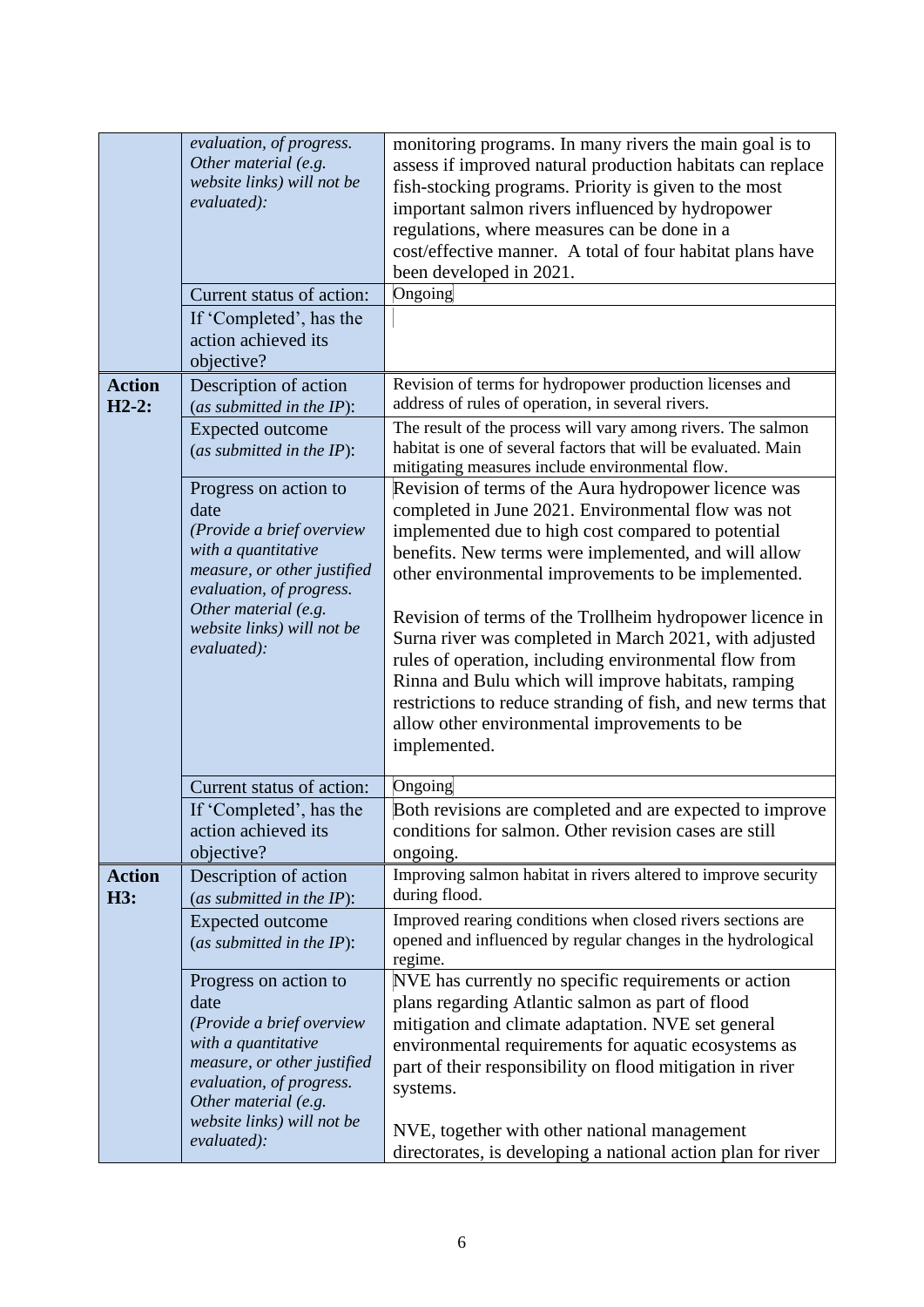|                           | restoration 2022-2030. Atlantic salmon is one of the<br>priority standards. |
|---------------------------|-----------------------------------------------------------------------------|
| Current status of action: | Not started                                                                 |
| If 'Completed', has the   |                                                                             |
| action achieved its       |                                                                             |
| objective?                |                                                                             |

#### **3.3 Provide an update on progress on actions relating to Aquaculture, Introductions and Transfers and Transgenics** *(section 4.11 of the Implementation Plan).*

*Note: the reports under 'Progress on action to date' should provide a brief overview of each action. For all actions, provide clear and concise quantitative information to demonstrate progress. In circumstances where quantitative information cannot be provided for a particular action because of its nature, a clear rationale must be given for not providing quantitative information and other information should be provided to enable progress with that action to be evaluated. While referring to additional material (e.g. via links to websites) may assist those seeking more detailed information, this will not be evaluated by the Review Group.*

| <b>Action</b><br>$A1-1:$ | Description of action<br>(as submitted in the $IP$ ):<br><b>Expected outcome</b><br>(as submitted in the $IP$ ):                                                                                                  | Mainly because of impacts from genetical introgression<br>from escaped farmed salmon on wild populations of salmon,<br>and of impacts from sea lice on salmonid stocks the<br>Norwegian Government in 2013 decided to establish a live<br>Gene Bank for the Hardangerfjord area. Approximately 20<br>stocs in this region will be conserved in the gene bank.<br>Simultanously a supplementation of the samples from the<br>current stock in the cryogenetic genbank will be completed.<br>Reduced hybridisation between wild and farmed fish, with a<br>qualitative improvement in genetic integrity at population<br>level. |
|--------------------------|-------------------------------------------------------------------------------------------------------------------------------------------------------------------------------------------------------------------|-------------------------------------------------------------------------------------------------------------------------------------------------------------------------------------------------------------------------------------------------------------------------------------------------------------------------------------------------------------------------------------------------------------------------------------------------------------------------------------------------------------------------------------------------------------------------------------------------------------------------------|
|                          | Progress on action to<br>date<br>(Provide a brief overview<br>with a quantitative<br>measure, or other justified<br>evaluation, of progress.<br>Other material (e.g.<br>website links) will not be<br>evaluated): | The collection of fish for the live gene bank is on<br>schedule. In these six years, i.e. half of the project period,<br>about half of the necessary fish are collected. The<br>building of a new live genbank for these stocks is<br>completed and taken over.                                                                                                                                                                                                                                                                                                                                                               |
|                          | Current status of action:                                                                                                                                                                                         | Ongoing                                                                                                                                                                                                                                                                                                                                                                                                                                                                                                                                                                                                                       |
|                          | If 'Completed', has the<br>action achieved its<br>objective?                                                                                                                                                      |                                                                                                                                                                                                                                                                                                                                                                                                                                                                                                                                                                                                                               |
| <b>Action</b><br>$A1-2:$ | Description of action<br>(as submitted in the $IP$ ):<br>Expected outcome                                                                                                                                         | Further improvement of precautionary measures e.g.:<br>- Site based technical certificate for every fish farm in the sea.<br>- Implementing a new technical standard NS9416 for land-<br>based aquaculture facilities.<br>- Continuously high focus on effective control regimes<br>Reduced hybridisation between wild and farmed fish, with a                                                                                                                                                                                                                                                                                |
|                          | (as submitted in the $IP$ ):                                                                                                                                                                                      | qualitative improvement in genetic integrity at population<br>level.                                                                                                                                                                                                                                                                                                                                                                                                                                                                                                                                                          |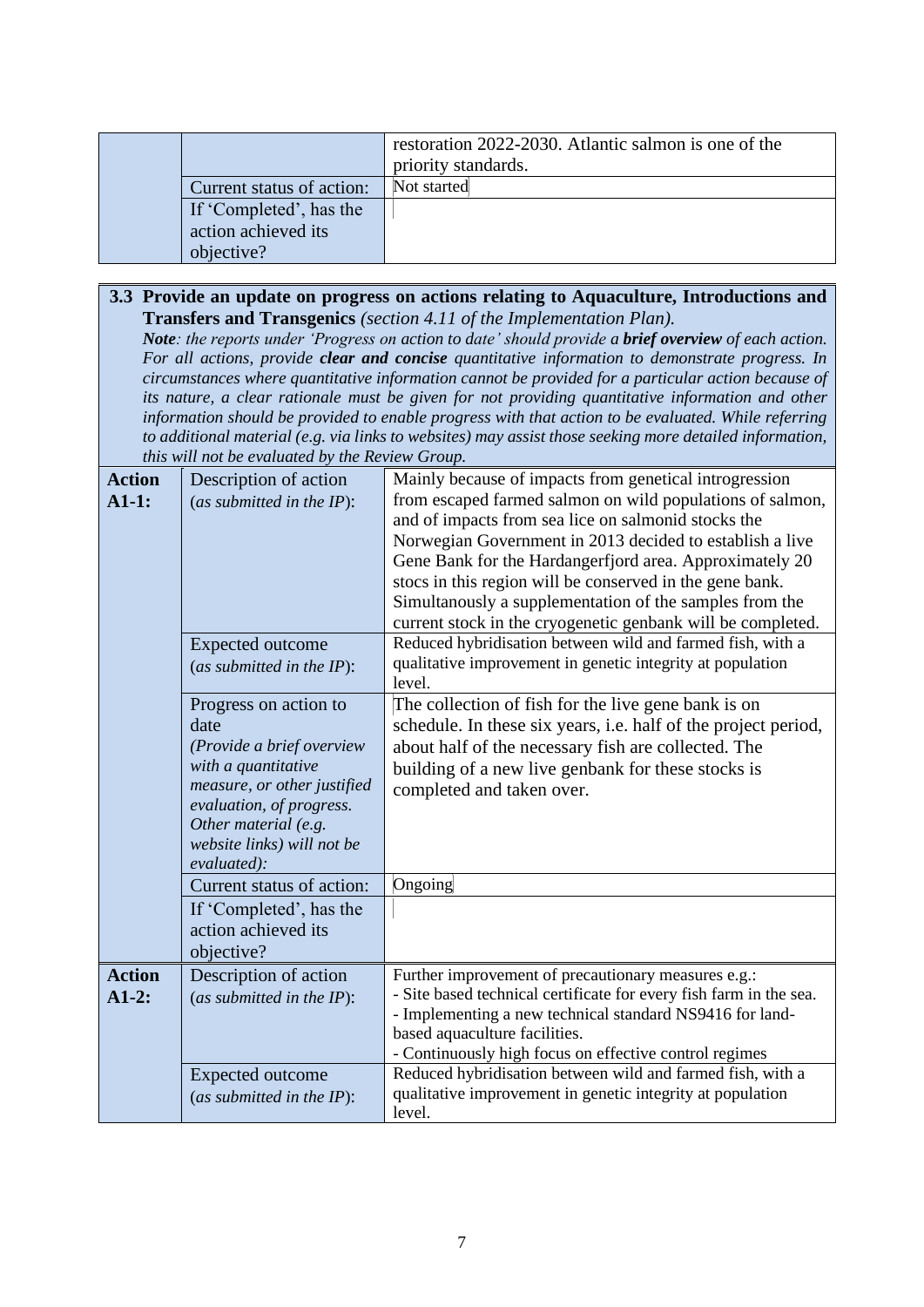|                          | Progress on action to<br>date<br>(Provide a brief overview<br>with a quantitative<br>measure, or other justified<br>evaluation, of progress.<br>Other material (e.g.<br>website links) will not be<br>evaluated): | A technical site-certificate is required for all sea-based<br>aquaculture installations through regulations based on the<br>Aquaculture act.<br>For landbased aquaculture, new regulations came to<br>effect in 2018 for new installations. For existing<br>installations, certificates were to be issued before January<br>2022. Also, all new components in existing installations<br>must be certified before use.<br>NS 9416 was issued in 2013, and changes to adjust for<br>landbased aquaculture installations are in process.                                                                                                                              |
|--------------------------|-------------------------------------------------------------------------------------------------------------------------------------------------------------------------------------------------------------------|--------------------------------------------------------------------------------------------------------------------------------------------------------------------------------------------------------------------------------------------------------------------------------------------------------------------------------------------------------------------------------------------------------------------------------------------------------------------------------------------------------------------------------------------------------------------------------------------------------------------------------------------------------------------|
|                          | Current status of action:                                                                                                                                                                                         | Ongoing                                                                                                                                                                                                                                                                                                                                                                                                                                                                                                                                                                                                                                                            |
|                          | If 'Completed', has the<br>action achieved its<br>objective?                                                                                                                                                      | Regulations are contionously revised and adjusted as new<br>technical solutions are developed, and environmental<br>challenges identified.                                                                                                                                                                                                                                                                                                                                                                                                                                                                                                                         |
| <b>Action</b><br>$A1-3:$ | Description of action<br>(as submitted in the $IP$ ):                                                                                                                                                             | Establish more experience with farming sterile fish n<br>commercial fish farms and research into the production of<br>sterile farmed salmon.                                                                                                                                                                                                                                                                                                                                                                                                                                                                                                                       |
|                          | <b>Expected outcome</b><br>(as submitted in the $IP$ ):                                                                                                                                                           | Reduced hybridisation between wild and farmed fish, with a<br>qualitative improvement in genetic integrity at population<br>level.                                                                                                                                                                                                                                                                                                                                                                                                                                                                                                                                 |
|                          | Progress on action to<br>date<br>(Provide a brief overview<br>with a quantitative<br>measure, or other justified<br>evaluation, of progress.<br>Other material (e.g.<br>website links) will not be<br>evaluated): | Research is still ongoing to evaluate animal welfare<br>considerations as well as performance in relation to<br>various environmental factors. Consequently, research<br>licences are currently using triploid fish.<br>Several commercial salmon-farmers have been delayed in<br>using triploid fish in "green" salmon farm licenses due to<br>welfare considerations, until March 2020. At this point,<br>several producers of juvenile salmon and full commercial<br>production of salmon for consumption are lisenced.<br>Work on research and commercial level is ongoing, and<br>several new technologies in producing sterile fish is under<br>development. |
|                          | Current status of action:                                                                                                                                                                                         | Ongoing                                                                                                                                                                                                                                                                                                                                                                                                                                                                                                                                                                                                                                                            |
|                          | If 'Completed', has the<br>action achieved its<br>objective?                                                                                                                                                      |                                                                                                                                                                                                                                                                                                                                                                                                                                                                                                                                                                                                                                                                    |
| <b>Action</b><br>$A1-4:$ | Description of action<br>(as submitted in the $IP$ ):                                                                                                                                                             | Further developing and improving the National monitoring<br>program of escaped salmon in the rivers. This means:<br>- including relevant rivers when data quality is sufficient,<br>- testing and evaluating relevant field methods for monitoring<br>escaped salmon<br>- further standardising methods for analysing data from<br>monitoring activities.                                                                                                                                                                                                                                                                                                          |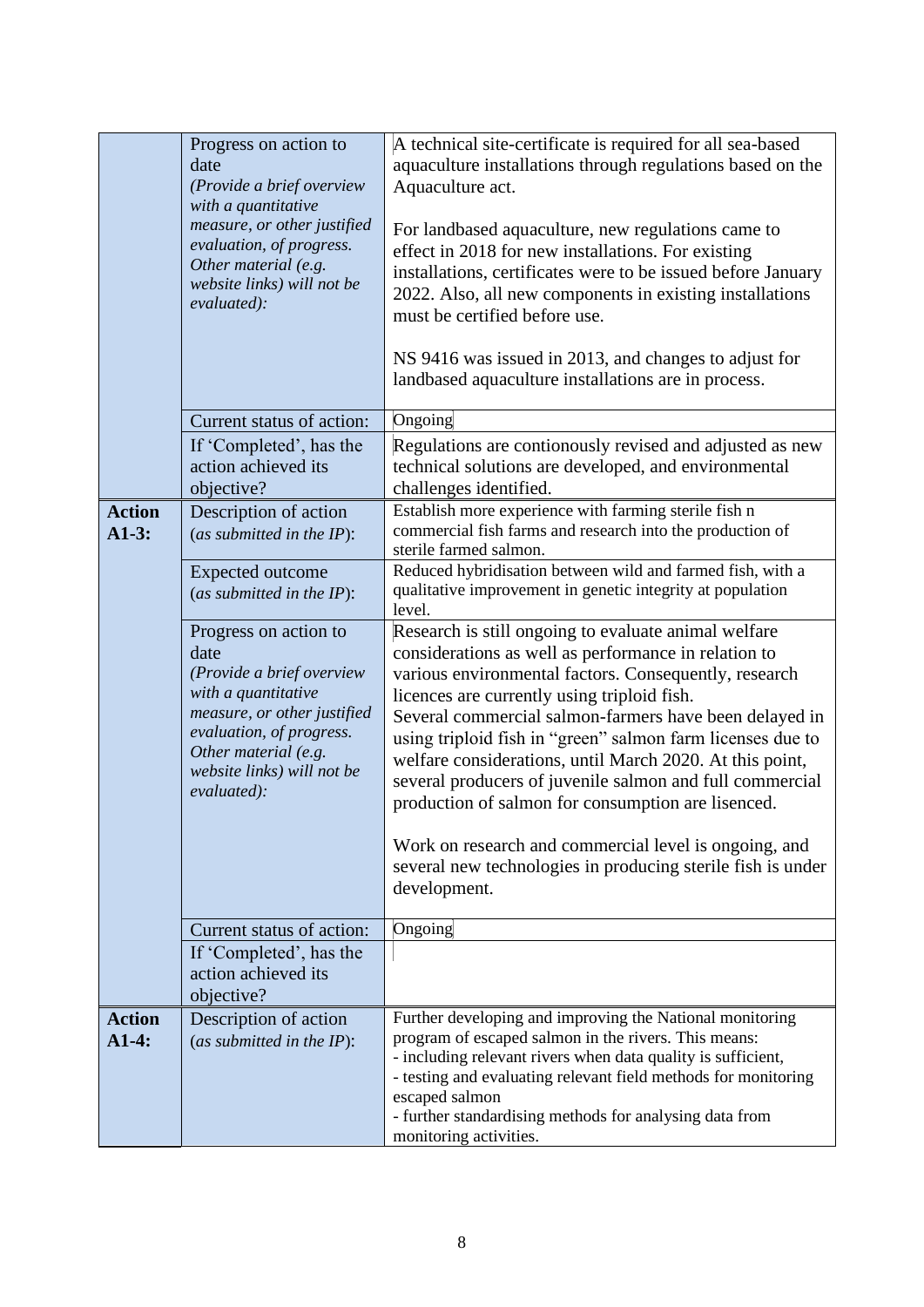|                           | <b>Expected</b> outcome<br>(as submitted in the $IP$ ):<br>Progress on action to<br>date<br>(Provide a brief overview<br>with a quantitative<br>measure, or other justified<br>evaluation, of progress.<br>Other material (e.g.<br>website links) will not be<br>evaluated): | Reduced hybridisation between wild and farmed fish, with a<br>qualitative improvement in genetic integrity at population<br>level.<br>The national program for monitoring escaped salmon has<br>been running since 2014. This will be continued on a<br>yearly basis, with the addition of new river-systems as<br>high-quality assessments are available. The number of<br>rivers monitored on a yearly basis have evened out on<br>approximately 200. A report from 2021 will be ready<br>within summer 2022.<br>As a part of standardizing of methods, several field<br>experiments have been conducted to compare different<br>methods, thus aiming to optimize the choice of method(s)<br>in the individual river systems. The Field "Hand-book"<br>will be updated continuously when new knowledge is<br>available. |
|---------------------------|------------------------------------------------------------------------------------------------------------------------------------------------------------------------------------------------------------------------------------------------------------------------------|---------------------------------------------------------------------------------------------------------------------------------------------------------------------------------------------------------------------------------------------------------------------------------------------------------------------------------------------------------------------------------------------------------------------------------------------------------------------------------------------------------------------------------------------------------------------------------------------------------------------------------------------------------------------------------------------------------------------------------------------------------------------------------------------------------------------------|
|                           |                                                                                                                                                                                                                                                                              | Based on a «polluter pays»-perspective, the Directorate of<br>Fisheries has implemented a practice where salmon<br>farmers have been given an extended responsibility<br>concerning funding and organizing the monitoring and<br>recapture in salt- and freshwater after escape incidents.<br>The industry is underway on developing a "tracking-<br>program" for escaped farmed salmon. The tracking is<br>based on DNA-methods in combination with Trace-<br>element analysis. The aim of the program is to track<br>escaped farmed fish back to its source, on a farm level.<br>According to plan, the system will be put to use in 2022,<br>though it will need a period of time before the databases<br>and the program covers all the fish in the sea, thus<br>becoming fully operational.                          |
|                           | Current status of action:<br>If 'Completed', has the                                                                                                                                                                                                                         | Ongoing                                                                                                                                                                                                                                                                                                                                                                                                                                                                                                                                                                                                                                                                                                                                                                                                                   |
|                           | action achieved its<br>objective?                                                                                                                                                                                                                                            |                                                                                                                                                                                                                                                                                                                                                                                                                                                                                                                                                                                                                                                                                                                                                                                                                           |
| <b>Action</b><br>$A1-5$ : | Description of action<br>(as submitted in the $IP$ ):                                                                                                                                                                                                                        | Continue the efforts of removal of escaped fish in rivers before<br>spawning season through OURO.                                                                                                                                                                                                                                                                                                                                                                                                                                                                                                                                                                                                                                                                                                                         |
|                           | <b>Expected outcome</b><br>(as submitted in the $IP$ ):                                                                                                                                                                                                                      | Reduced hybridisation between wild and farmed fish, with a<br>qualitative improvement in genetic integrity at population<br>level.                                                                                                                                                                                                                                                                                                                                                                                                                                                                                                                                                                                                                                                                                        |
|                           | Progress on action to<br>date<br>(Provide a brief overview<br>with a quantitative<br>measure, or other justified<br>evaluation, of progress.<br>Other material (e.g.                                                                                                         | OURO is continuing removal of fish from rivers<br>identified through the National Monitoring program.<br>For rivers not included in the Monitoring program, The<br>Directorate of Fisheries has a system where rivers will be<br>monitored, and escapees removed, when observations are<br>reported.                                                                                                                                                                                                                                                                                                                                                                                                                                                                                                                      |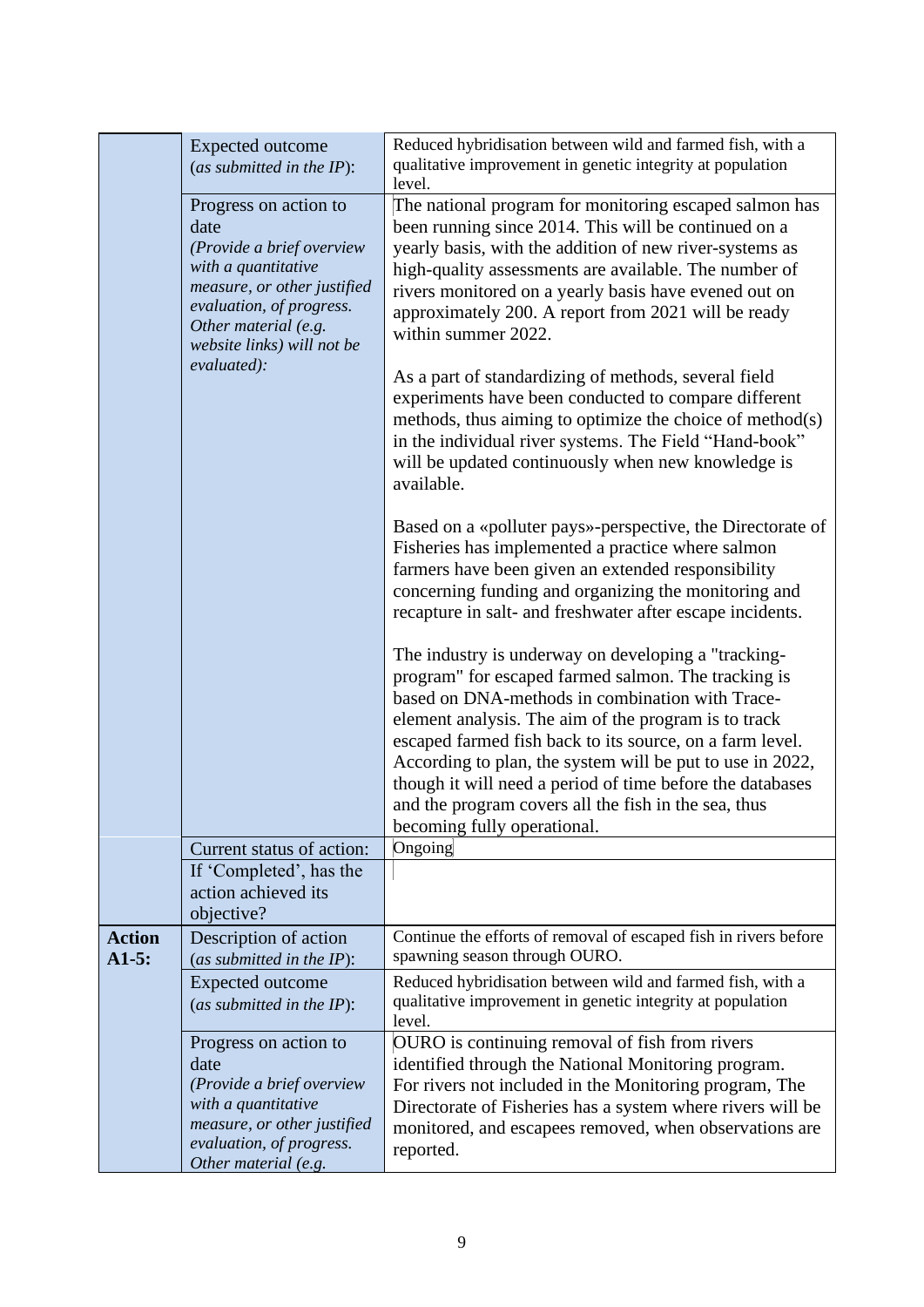| <b>Action</b><br>$A1-6:$ | website links) will not be<br>evaluated):<br>Current status of action:<br>If 'Completed', has the<br>action achieved its<br>objective?<br>Description of action<br>(as submitted in the IP):                      | Additionally, The Directorate of Fisheries have contracts<br>with professional fieldworkers/institutions aiming to<br>remove any observed escapee found during other<br>fieldwork in the rivers.<br>Ongoing<br>The Norwegian Environment Agency funds a monitoring<br>project on genetical integrity in wild Atlantic Salmon<br>poulations.                                                                                                                                                                                                                                                                                                                                                                                                                                                                                                                                                                                                                             |
|--------------------------|-------------------------------------------------------------------------------------------------------------------------------------------------------------------------------------------------------------------|-------------------------------------------------------------------------------------------------------------------------------------------------------------------------------------------------------------------------------------------------------------------------------------------------------------------------------------------------------------------------------------------------------------------------------------------------------------------------------------------------------------------------------------------------------------------------------------------------------------------------------------------------------------------------------------------------------------------------------------------------------------------------------------------------------------------------------------------------------------------------------------------------------------------------------------------------------------------------|
|                          | <b>Expected outcome</b><br>(as submitted in the IP):                                                                                                                                                              | Reduced hybridisation between wild and farmed fish, with a<br>qualitative improvement in genetic integrity at population<br>level.                                                                                                                                                                                                                                                                                                                                                                                                                                                                                                                                                                                                                                                                                                                                                                                                                                      |
|                          | Progress on action to<br>date<br>(Provide a brief overview<br>with a quantitative<br>measure, or other justified<br>evaluation, of progress.<br>Other material (e.g.<br>website links) will not be<br>evaluated): | A total of 239 Atlantic salmon populations have been<br>classified based on genetic introgression of escaped<br>farmed salmon. All of the 53 rivers which are defined as<br>National Salmon Rivers have now been classified. Their<br>genetic status is distributed across the quality classes,<br>thus: Green (very good or good), 15 populations (28.3%);<br>Yellow (moderate) 15 (28.3%); Orange (poor), 10 (19%)<br>and Red (very poor), 13 (24.5%). Fourteen of the rivers<br>that have changed status since 2019 are National Salmon<br>Rivers. Among these, eight have been moved to a worse<br>status and six to a better status. The Institute of Marine<br>Research make annual risk assessments of the effects of<br>fish farming on the environment. The 2021 assessment<br>shows that in 10 out of 13 production areas for farmed<br>salmon, there is a risk of further genetic changes in wild<br>salmon due to introgression from escaped farmed salmon. |
|                          | Current status of action:<br>If 'Completed', has the<br>action achieved its                                                                                                                                       | Ongoing                                                                                                                                                                                                                                                                                                                                                                                                                                                                                                                                                                                                                                                                                                                                                                                                                                                                                                                                                                 |
| <b>Action</b><br>A2:     | objective?<br>Description of action<br>(as submitted in the $IP$ ):                                                                                                                                               | Continuous implementation of the Traffic Light System and<br>the regulations related to production areas, and sea lice<br>monitoring and control in fish farms.                                                                                                                                                                                                                                                                                                                                                                                                                                                                                                                                                                                                                                                                                                                                                                                                         |
|                          | <b>Expected outcome</b><br>(as submitted in the IP):                                                                                                                                                              | Avoid unacceptable sea lice induced mortality on wild Atlantic<br>salmon. Unacceptable level (red areas) is defined as the level<br>where sea lice-induced mortality on wild salmon (Salmo salar)<br>is more than $30\%$ , see 4.1 b.                                                                                                                                                                                                                                                                                                                                                                                                                                                                                                                                                                                                                                                                                                                                   |
|                          | Progress on action to<br>date<br>(Provide a brief overview<br>with a quantitative<br>measure, or other justified<br>evaluation, of progress.<br>Other material (e.g.                                              | In accordance with the Traffic Light System, the<br>production areas (POs) are classified yearly by an Expert<br>group. They base their reports on all available knowledge<br>concerning sea lice, including large scale monitoring and<br>models.                                                                                                                                                                                                                                                                                                                                                                                                                                                                                                                                                                                                                                                                                                                      |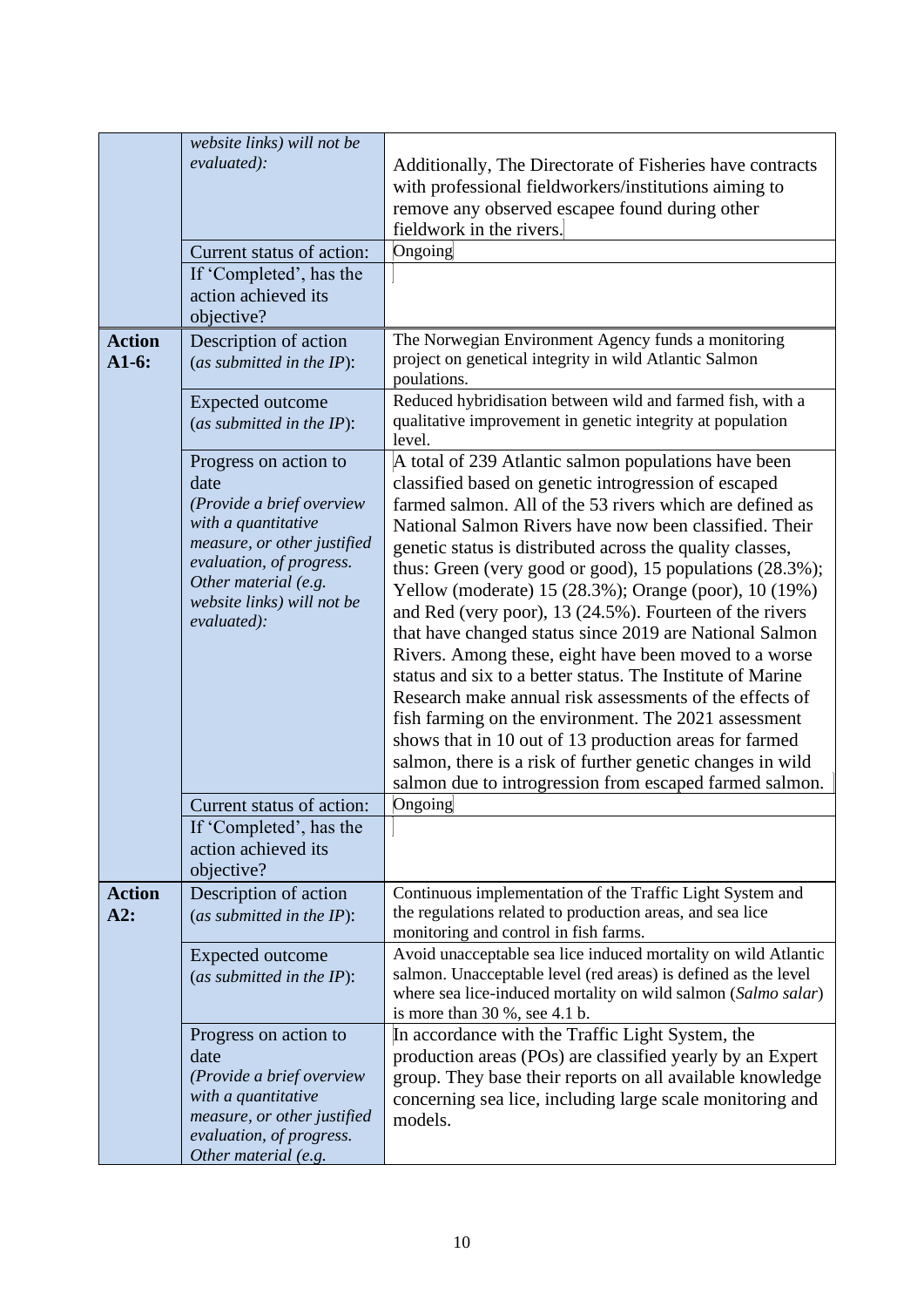| website links) will not be |              |      |                                    |      |                                            | The table below sums the status report of sea lice induced  |
|----------------------------|--------------|------|------------------------------------|------|--------------------------------------------|-------------------------------------------------------------|
| evaluated):                |              |      |                                    |      |                                            | mortality for migrating postsmolt in each PO for the last 5 |
|                            |              |      |                                    |      |                                            | years (2017-2021), made by the expert group:                |
|                            |              |      |                                    |      |                                            |                                                             |
|                            |              |      |                                    |      |                                            |                                                             |
|                            |              | 2017 | 2018                               | 2019 | 2020                                       | 2021                                                        |
|                            | $PO-1$       | Low  | Low                                | Low  | Low                                        | Low                                                         |
|                            | PO-2 Low     |      | Mod                                | Low  | High                                       | Low                                                         |
|                            | PO-3 High    |      | High                               | Mod  | High                                       | High                                                        |
|                            | PO-4 High    |      | Mod                                | High | Mod                                        | High                                                        |
|                            | $PO-5$       | Mod  | Mod                                | High | Low                                        | Mod                                                         |
|                            | PO-6 Low     |      | Low                                | Low  | Low                                        | Low                                                         |
|                            | PO-7 Low     |      | Mod                                | Low  | Mod                                        | Mod                                                         |
|                            | PO-8 Low     |      | Low                                | Low  | Low                                        | Low                                                         |
|                            | PO-9 Low     |      | Low                                | Low  | Low                                        | Low                                                         |
|                            | $PO-10$ Low  |      | Low                                | Mod  | Low                                        | Low                                                         |
|                            | PO-11 Low    |      | Low                                | Low  | Low                                        | Low                                                         |
|                            | PO-12 Low    |      | Low                                | Low  | Low                                        | Low                                                         |
|                            | PO-13 Low    |      | Low                                | Low  | Low                                        | Low                                                         |
|                            |              |      |                                    |      |                                            |                                                             |
|                            |              |      |                                    |      |                                            | The Government decides biannually in which POs the          |
|                            |              |      |                                    |      |                                            | total production capacity can grow (green light), should    |
|                            |              |      |                                    |      |                                            | freeze (yellow light) or be reduced (red light), based on   |
|                            |              |      |                                    |      |                                            | the expert reports and other relevant information. In       |
|                            |              |      |                                    |      |                                            | February 2020, the Ministry of Trade, Industry and          |
|                            |              |      |                                    |      |                                            | Fisheries concluded that PO-4 and PO-5 were defined as      |
|                            |              |      |                                    |      |                                            | red areas and thus had to reduce their production capacity  |
|                            |              |      |                                    |      |                                            | by 6%, while PO-3 and PO-10 were defined as yellow.         |
|                            |              |      |                                    |      |                                            | The rest were defined as green. In 2022, the Government     |
|                            |              |      |                                    |      |                                            | will make a new decision as to which POs will be defined    |
|                            |              |      | in each PO for the last two years. |      |                                            | as red, yellow or green, based on the status report (above) |
|                            |              |      |                                    |      |                                            |                                                             |
|                            |              |      |                                    |      |                                            | The Norwegian Research Council organized an                 |
|                            |              |      |                                    |      |                                            | evaluation of the Traffic Light System in order to:         |
|                            |              |      |                                    |      |                                            | Assess the use and choice of scientific models and          |
|                            |              |      |                                    |      |                                            | methods, strengths and weaknesses, handling of risk and     |
|                            |              |      |                                    |      |                                            | uncertainty, results and statistics, and quality of the     |
|                            | assessments. |      |                                    |      |                                            |                                                             |
|                            |              |      |                                    |      |                                            | Assess to what extent the recommendations from              |
|                            |              |      |                                    |      |                                            | the Steering group to the Ministry of Trade, Industry and   |
|                            |              |      |                                    |      | Fisheries reflect the scientific evidence. |                                                             |
|                            |              |      |                                    |      |                                            |                                                             |
|                            |              |      |                                    |      |                                            | An international committee started the work in December     |
|                            |              |      |                                    |      |                                            | 2020, and the report was finalized in December the year     |
|                            |              |      |                                    |      |                                            | after. The report states that the Traffic Light System is   |
|                            |              |      |                                    |      |                                            | "probably the most sophisticated salmon risk assessment     |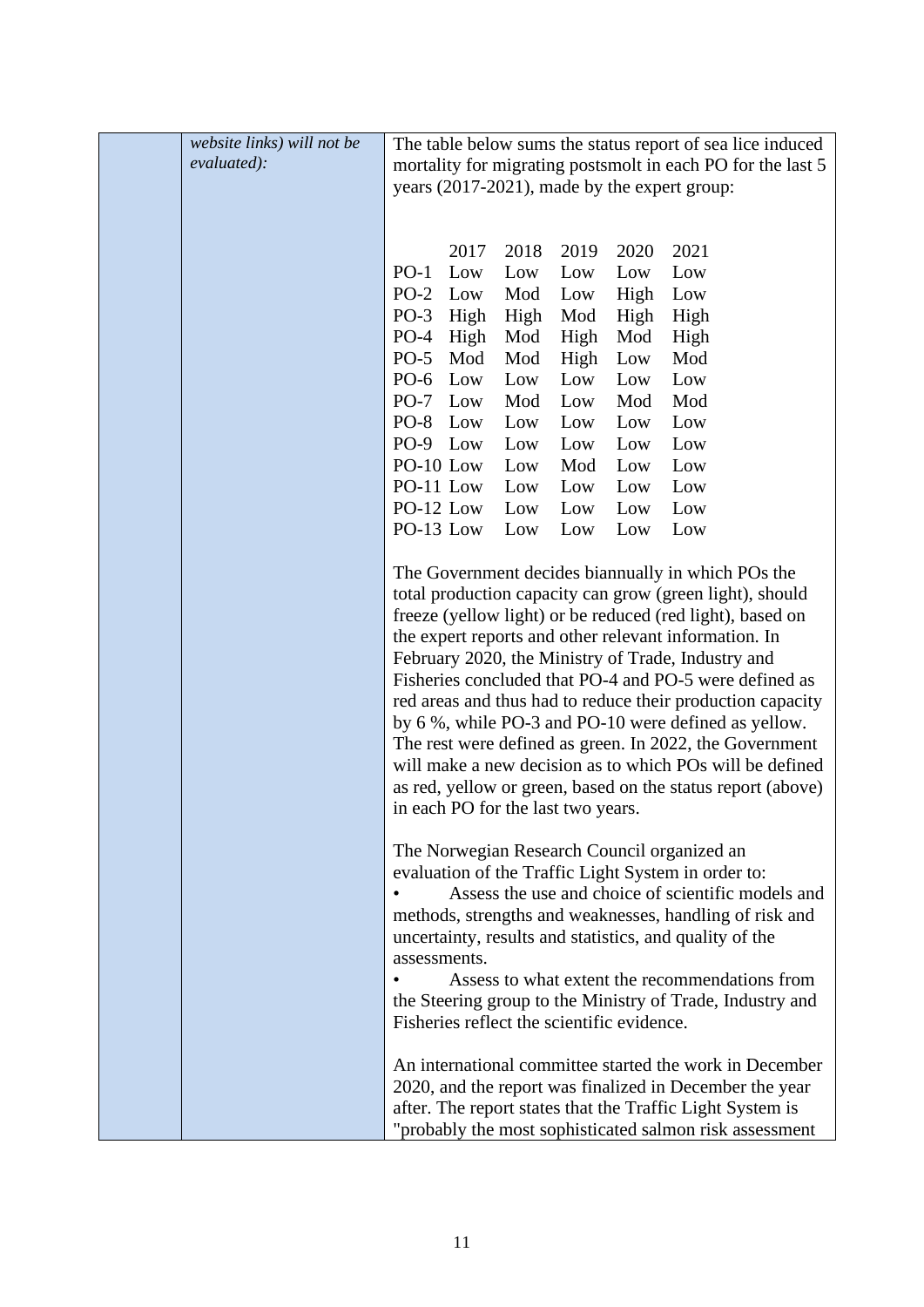|                          | Current status of action:                                                                                                                                                                                         | in operation around the globe in terms of the attempt to<br>link research evidence to aquaculture policy".<br>The committee then presents a total of 15<br>recommendations on how the traffic light system may be<br>improved. In particular, the report focuses on the process<br>of elicitating expert judgments, how the system handles<br>uncertainty in the models and how to communicate that<br>uncertainty. The evaluation is an important document for<br>improving the work on assessing the risk of mortality in<br>wild salmonids due to salmon lice from farmed salmon.<br>Ongoing                               |
|--------------------------|-------------------------------------------------------------------------------------------------------------------------------------------------------------------------------------------------------------------|-------------------------------------------------------------------------------------------------------------------------------------------------------------------------------------------------------------------------------------------------------------------------------------------------------------------------------------------------------------------------------------------------------------------------------------------------------------------------------------------------------------------------------------------------------------------------------------------------------------------------------|
|                          | If 'Completed', has the<br>action achieved its<br>objective?                                                                                                                                                      |                                                                                                                                                                                                                                                                                                                                                                                                                                                                                                                                                                                                                               |
| <b>Action</b><br>$A3-1:$ | Description of action<br>(as submitted in the $IP$ ):                                                                                                                                                             | Eradicate G. salaris in the Driva (4 rivers) and Drammen (3<br>river) region. In the first region a fishing barrier has recently<br>been made. In both regions fish are collected into the gene<br>bank, ready for restocking after treatment period.<br>The treatment with Rotenone, Acid Aluminium and/or<br>Chlorine will start after some years of preparation and<br>planning.                                                                                                                                                                                                                                           |
|                          | <b>Expected outcome</b><br>(as submitted in the $IP$ ):                                                                                                                                                           | An optimistic prognosis is that the eradication of G. salaris in<br>Norway is finalized in 2025, and that there will be no rivers<br>left with this parasite after that. If everything goes according to<br>plan, the Drivers region can be declared free og G. salaris in<br>2029 and the Drammen region a couple of years later.                                                                                                                                                                                                                                                                                            |
|                          | Progress on action to<br>date<br>(Provide a brief overview<br>with a quantitative<br>measure, or other justified<br>evaluation, of progress.<br>Other material (e.g.<br>website links) will not be<br>evaluated): | The fish barrier in the river Driva has been in operation<br>for five years: The results from the monitoring show that<br>no fish have passed the fish barrier. All salmon and<br>consequently all G. salaris are assumed to be gone<br>upstream the fish barrier. In 2021, a large-scale<br>experiment was carried out on the use of chlorine in<br>Driva to eradicate G. salaris. The results show that the use<br>of chlorine is feasible and with a good probability of<br>success. We are therefore planning for the eradication of<br>G. salaris in all four infected watercourses in the Driva<br>region in 2022/2023. |
|                          |                                                                                                                                                                                                                   | In the Drammen region (four rivers), a fish ladder in the<br>lower waterfall in the river Drammen is closed, which<br>reduces the anadromous stretch from about 32 km to<br>about 19 km. There are several issues related to<br>eradication of G. salaris in this region. Work has been<br>initiated to find a solution to these issues. A chemical<br>treatment of the four infected rivers in this region can<br>most likely be carried out within the period 2024-2026.                                                                                                                                                    |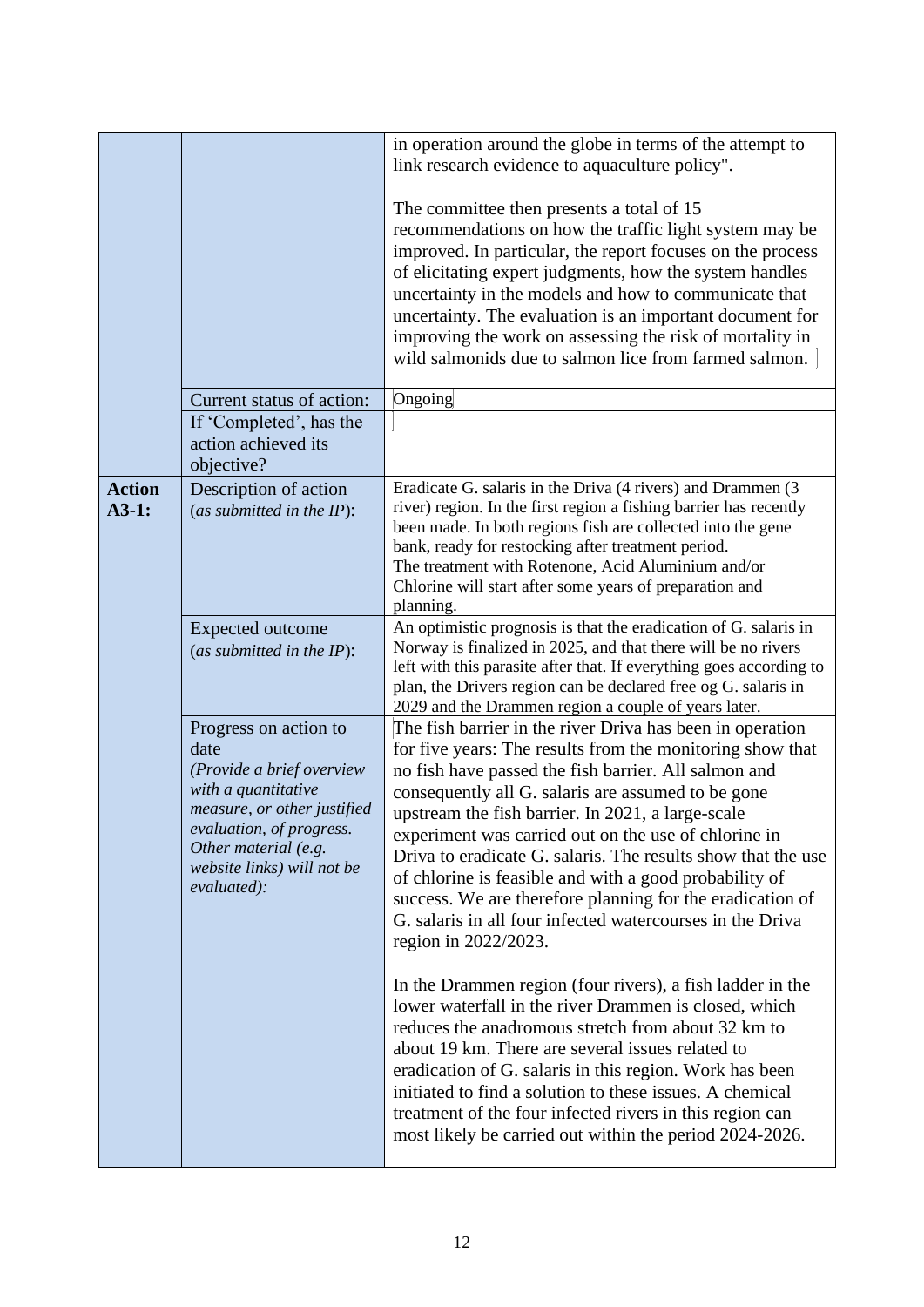|                          | Current status of action:                                                                                                                                                                                         | The National Food Safety Authority (NFSA) has decided<br>to strengthen the supervision of aquaculture farms,<br>slaughterhouses and process industry in the non-<br>anadromous zone of the river Drammen<br>Ongoing                                                                                                                                                                                                                                                                                                                                                                                                                                                                                                                                                                                                                                                                                                                                                                                                                                  |
|--------------------------|-------------------------------------------------------------------------------------------------------------------------------------------------------------------------------------------------------------------|------------------------------------------------------------------------------------------------------------------------------------------------------------------------------------------------------------------------------------------------------------------------------------------------------------------------------------------------------------------------------------------------------------------------------------------------------------------------------------------------------------------------------------------------------------------------------------------------------------------------------------------------------------------------------------------------------------------------------------------------------------------------------------------------------------------------------------------------------------------------------------------------------------------------------------------------------------------------------------------------------------------------------------------------------|
|                          | If 'Completed', has the<br>action achieved its<br>objective?                                                                                                                                                      |                                                                                                                                                                                                                                                                                                                                                                                                                                                                                                                                                                                                                                                                                                                                                                                                                                                                                                                                                                                                                                                      |
| <b>Action</b><br>$A3-2:$ | Description of action<br>(as submitted in the $IP$ ):                                                                                                                                                             | The surveillance programme: Includes an epidemiological<br>surveillance to find out more about how the river could have<br>been infected, and what to do with the situation. It also<br>includes a post treatment program that monitor the rivers for<br>about 5 years before they can be declared free from G. salaris.<br>Regarding monitoring, a method using e-DNA has been<br>developed that can be more effective when screening a<br>watercourse than traditional sampling and morphological<br>methods. NVI has used this method for some years, and they<br>are gaining experience with it.                                                                                                                                                                                                                                                                                                                                                                                                                                                 |
|                          | <b>Expected outcome</b><br>(as submitted in the IP):                                                                                                                                                              | Early detection of possible infection                                                                                                                                                                                                                                                                                                                                                                                                                                                                                                                                                                                                                                                                                                                                                                                                                                                                                                                                                                                                                |
|                          | Progress on action to<br>date<br>(Provide a brief overview<br>with a quantitative<br>measure, or other justified<br>evaluation, of progress.<br>Other material (e.g.<br>website links) will not be<br>evaluated): | The Norwegian Veterinary Institute (NVI) finished the<br>post treatment surveillance programme in the water<br>course Ranaelva in December 2020. In addition to this<br>ordinary programme, the NVI also conducted a<br>supplementary investigation with e-DNA analyses from<br>three stations in the tributary watercourse Pluravassdraget<br>in order to search for traces of rainbow trout or G.salaris.<br>Fortunately, they didn't find anything.                                                                                                                                                                                                                                                                                                                                                                                                                                                                                                                                                                                               |
|                          |                                                                                                                                                                                                                   | In the Drammen region, the planned measures for<br>combating G. salaris have continued in accordance with<br>the IP. The surveillance programme includes an<br>epidemiological surveillance, especially upstream of the<br>anadromous part of the watercourse. To substantiate the<br>likely absence of G. salaris from these areas, the<br>Norwegian Veterinary Institute has carried out several<br>studies on behalf of the Norwegian Food Health<br>Authorities in the period 2014-2018 and these studies did<br>not find any evidence for the presence of G. salaris.<br>Continued epidemiological mapping is carried out to<br>ensure implementation of sufficient eradication measures.<br>The surveillance program is carried out as a combination<br>of environmental DNA (eDNA) monitoring and<br>electrofishing including parasitological examination.<br>A post treatment program monitors the rivers for at least<br>5 years before they can be declared free from G. salaris.<br>In the Skibotn region the planned surveillance before |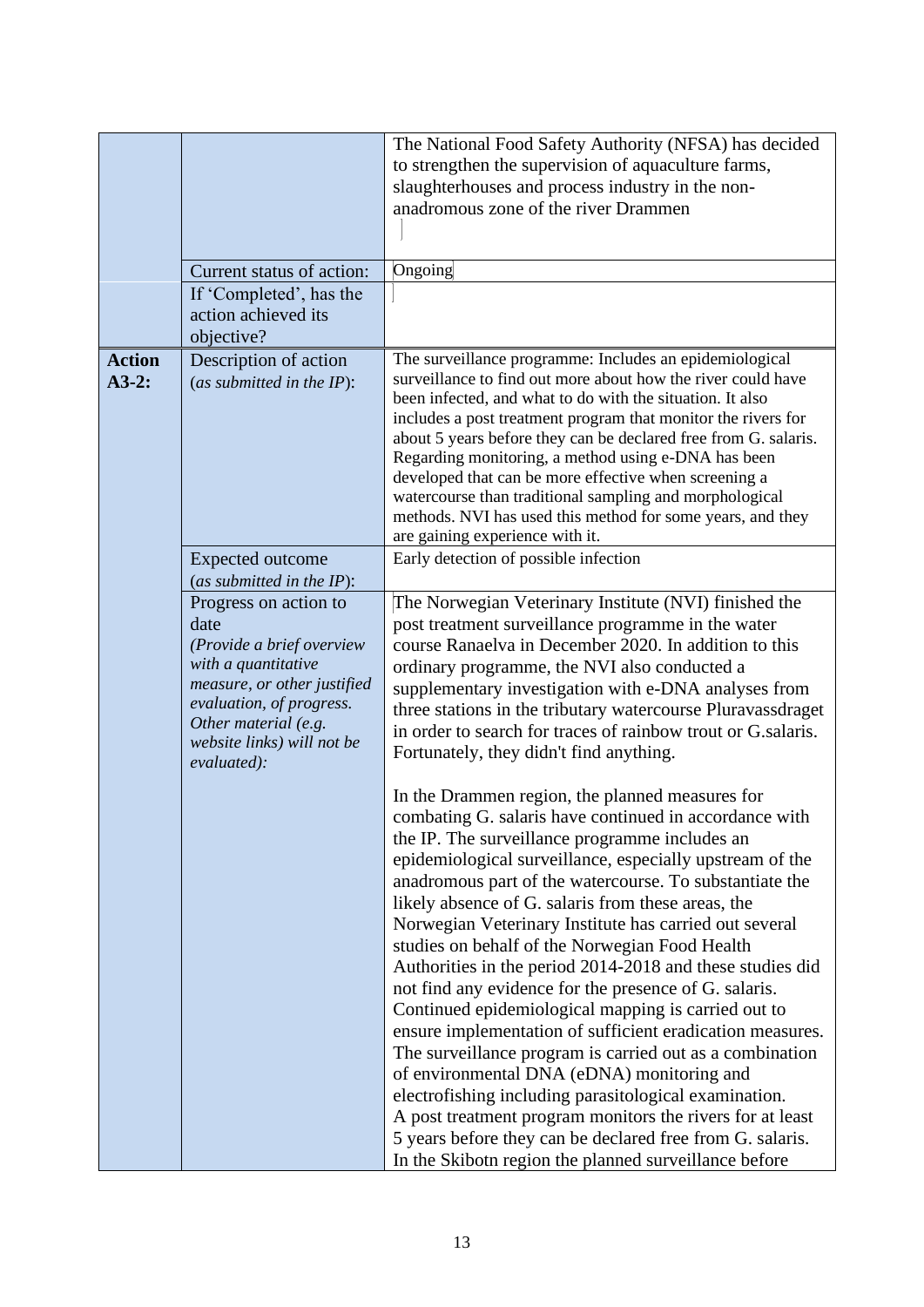|                          |                                                                                                                                                                                                                   | declaring disease free status for G. salaris will be                                                                                                                                                                                                                                                                                                                                                                                           |
|--------------------------|-------------------------------------------------------------------------------------------------------------------------------------------------------------------------------------------------------------------|------------------------------------------------------------------------------------------------------------------------------------------------------------------------------------------------------------------------------------------------------------------------------------------------------------------------------------------------------------------------------------------------------------------------------------------------|
|                          |                                                                                                                                                                                                                   | completed in 2022.                                                                                                                                                                                                                                                                                                                                                                                                                             |
|                          | Current status of action:                                                                                                                                                                                         | Ongoing                                                                                                                                                                                                                                                                                                                                                                                                                                        |
|                          | If 'Completed', has the                                                                                                                                                                                           |                                                                                                                                                                                                                                                                                                                                                                                                                                                |
|                          | action achieved its                                                                                                                                                                                               |                                                                                                                                                                                                                                                                                                                                                                                                                                                |
|                          | objective?                                                                                                                                                                                                        |                                                                                                                                                                                                                                                                                                                                                                                                                                                |
| <b>Action</b><br>$A3-3:$ | Description of action<br>(as submitted in the $IP$ ):                                                                                                                                                             | NFSA has made a contingency plan for regional and central<br>level in NFSA that states who will do what, when and how in<br>case of detection of G. salaris. There is also an action plan that<br>contain measures and collaboration between different<br>institutions and government levels involved (NFSA, The<br>Norwegian Environmental Agency, the county governors, and<br>the Norwegian Veterinary Institute (NVI)).                    |
|                          | <b>Expected outcome</b><br>(as submitted in the $IP$ ):                                                                                                                                                           | Enables quick action if the parasite is detected                                                                                                                                                                                                                                                                                                                                                                                               |
|                          | Progress on action to<br>date<br>(Provide a brief overview<br>with a quantitative<br>measure, or other justified<br>evaluation, of progress.<br>Other material (e.g.<br>website links) will not be<br>evaluated): | The NFSA has improved the Contingency Plan. It now<br>also contains measures for the detection of G. salaris in<br>aquaculture farms near fresh water, not only<br>watercourses. The EFTA Surveillance Authority has<br>approved the new Contingency Plan. This will ensure<br>further use of the Norwegian agreement for National<br>measures (ESA Decision No: 203/21/COL) to achieve<br>free status also for the remaining 22 watercourses. |
|                          | Current status of action:                                                                                                                                                                                         | Ongoing                                                                                                                                                                                                                                                                                                                                                                                                                                        |
|                          | If 'Completed', has the<br>action achieved its<br>objective?                                                                                                                                                      |                                                                                                                                                                                                                                                                                                                                                                                                                                                |
| <b>Action</b><br>$A3-4:$ | Description of action<br>(as submitted in the $IP$ ):                                                                                                                                                             | Posters, brochures and internet pages in different languages has<br>been developed to inform about the risk of introducing G.<br>salaris and how to avoid such introduction to the public. We<br>collaborate with all our neighbour countries to avoid the<br>parasite being spread from these countries.                                                                                                                                      |
|                          | <b>Expected outcome</b><br>(as submitted in the $IP$ ):                                                                                                                                                           | Information that will help prevent further spread of the parasite                                                                                                                                                                                                                                                                                                                                                                              |
|                          | Progress on action to<br>date<br>(Provide a brief overview<br>with a quantitative<br>measure, or other justified<br>evaluation, of progress.                                                                      | The information to prevent the spread of G. salaris has<br>continued. Information material has been distributed to<br>anglers, local representatives of watercourses and to the<br>public in general throughout the whole country                                                                                                                                                                                                              |
|                          | Other material (e.g.<br>website links) will not be<br>evaluated):                                                                                                                                                 |                                                                                                                                                                                                                                                                                                                                                                                                                                                |
|                          | Current status of action:                                                                                                                                                                                         | Ongoing                                                                                                                                                                                                                                                                                                                                                                                                                                        |
|                          | If 'Completed', has the<br>action achieved its<br>objective?                                                                                                                                                      |                                                                                                                                                                                                                                                                                                                                                                                                                                                |
|                          | Description of action                                                                                                                                                                                             | The Norwegian Environment Agency and the Norwegian Food<br>Safety Authority requests the Norwegian Scientific Committee                                                                                                                                                                                                                                                                                                                        |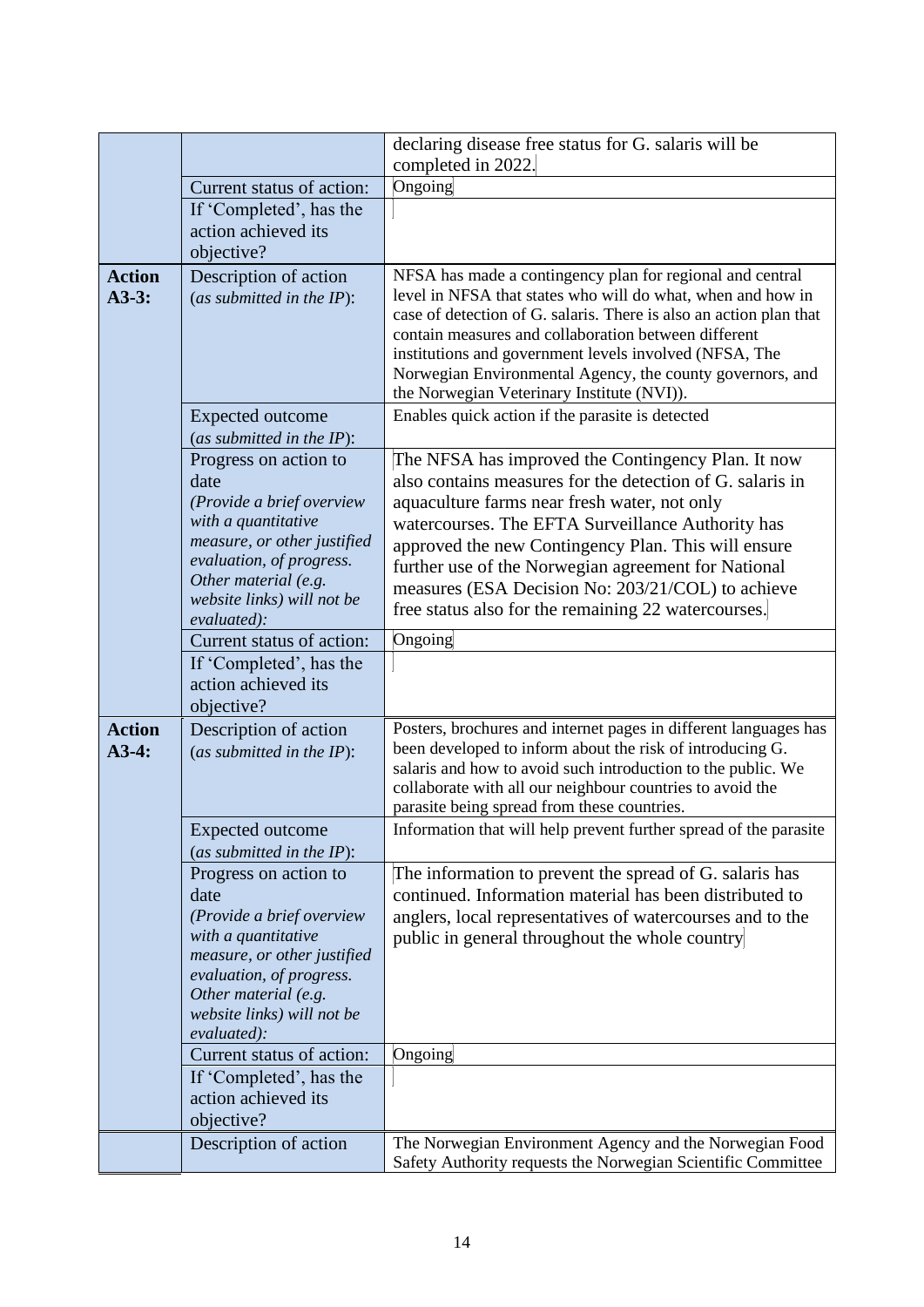| <b>Action</b><br>$A4-1:$ | (as submitted in the $IP$ ):                                                                                                                                                                                      | for Food and Environment to:<br>1. Identify potential hazards associated with increasing<br>amounts of pink salmon in Norwegian waters.<br>2. Identify areas and habitats that are best suited for, and thus<br>most vulnerable to, spread and establishment of pink salmon.<br>3. Assess the consequences of spread, and potentially<br>establishment, of pink salmon in Norwegian rivers.<br>4. Assess various mitigation measures to prevent spread and<br>establishment of pink salmon in Norway, including the risk of<br>negative impacts on native species associated with these<br>measures.<br>Monitoring and mitigation measures will be prioritized by a<br>large increase in Pink salmon. |
|--------------------------|-------------------------------------------------------------------------------------------------------------------------------------------------------------------------------------------------------------------|-------------------------------------------------------------------------------------------------------------------------------------------------------------------------------------------------------------------------------------------------------------------------------------------------------------------------------------------------------------------------------------------------------------------------------------------------------------------------------------------------------------------------------------------------------------------------------------------------------------------------------------------------------------------------------------------------------|
|                          | <b>Expected outcome</b><br>(as submitted in the $IP$ ):                                                                                                                                                           | More knowledge about the impact of Pink salmon on Atlantic<br>salmon and biodiversity, as well as effective measures to<br>reduce the impact.                                                                                                                                                                                                                                                                                                                                                                                                                                                                                                                                                         |
|                          | Progress on action to<br>date<br>(Provide a brief overview<br>with a quantitative<br>measure, or other justified<br>evaluation, of progress.<br>Other material (e.g.<br>website links) will not be<br>evaluated): | In 2021, large quantities of pink salmon were registered<br>in Norwegian rivers, especially in the northernmost<br>rivers. Substantial resources were spent trying to capture<br>as much of this alien species as possible to hinder<br>reproduction. Removal of pink salmon from rivers and<br>registration of the number of fish was prioritized in 2021.<br>An expert group has been established to provide advice<br>on how measures against pink salmon best can be<br>implemented. Different methods for removal og pink<br>salmon will be developed and tested in 2022 so we are<br>prepared when the next major invasion is expected in<br>2023.                                              |
|                          | Current status of action:                                                                                                                                                                                         | Ongoing                                                                                                                                                                                                                                                                                                                                                                                                                                                                                                                                                                                                                                                                                               |
|                          | If 'Completed', has the<br>action achieved its<br>objective?                                                                                                                                                      |                                                                                                                                                                                                                                                                                                                                                                                                                                                                                                                                                                                                                                                                                                       |
| <b>Action</b><br>$A4-2:$ | Description of action<br>(as submitted in the $IP$ ):                                                                                                                                                             | All catches of Pink salmon in both sea and rivers will be<br>reported in a catch register. The results of mitigation measures<br>will also be reported in priority areas, it is appropriate to<br>monitor the spawning success of pink salmon to see if<br>measures have the desired effect.                                                                                                                                                                                                                                                                                                                                                                                                          |
|                          | Expected outcome<br>(as submitted in the $IP$ ):                                                                                                                                                                  | Knowledge of occurance of Pink salmon and effective<br>mitigation measures.                                                                                                                                                                                                                                                                                                                                                                                                                                                                                                                                                                                                                           |
|                          | Progress on action to<br>date<br>(Provide a brief overview<br>with a quantitative<br>measure, or other justified<br>evaluation, of progress.<br>Other material (e.g.<br>website links) will not be<br>evaluated): | Registration of pink salmon has been included in the<br>forms for catch registration. It is important to know the<br>number of pink salmon that enter the watercourses, as this<br>determines which measures are to be implemented.<br>Everyone who has been given permission to fish for pink<br>salmon outside ordinary fishing is obliged to state how<br>many pink salmon are caught. With catch statistics from<br>both the ordinary salmon fishing and the extraordinary<br>fishing for the removal of pink salmon, we have a good                                                                                                                                                              |